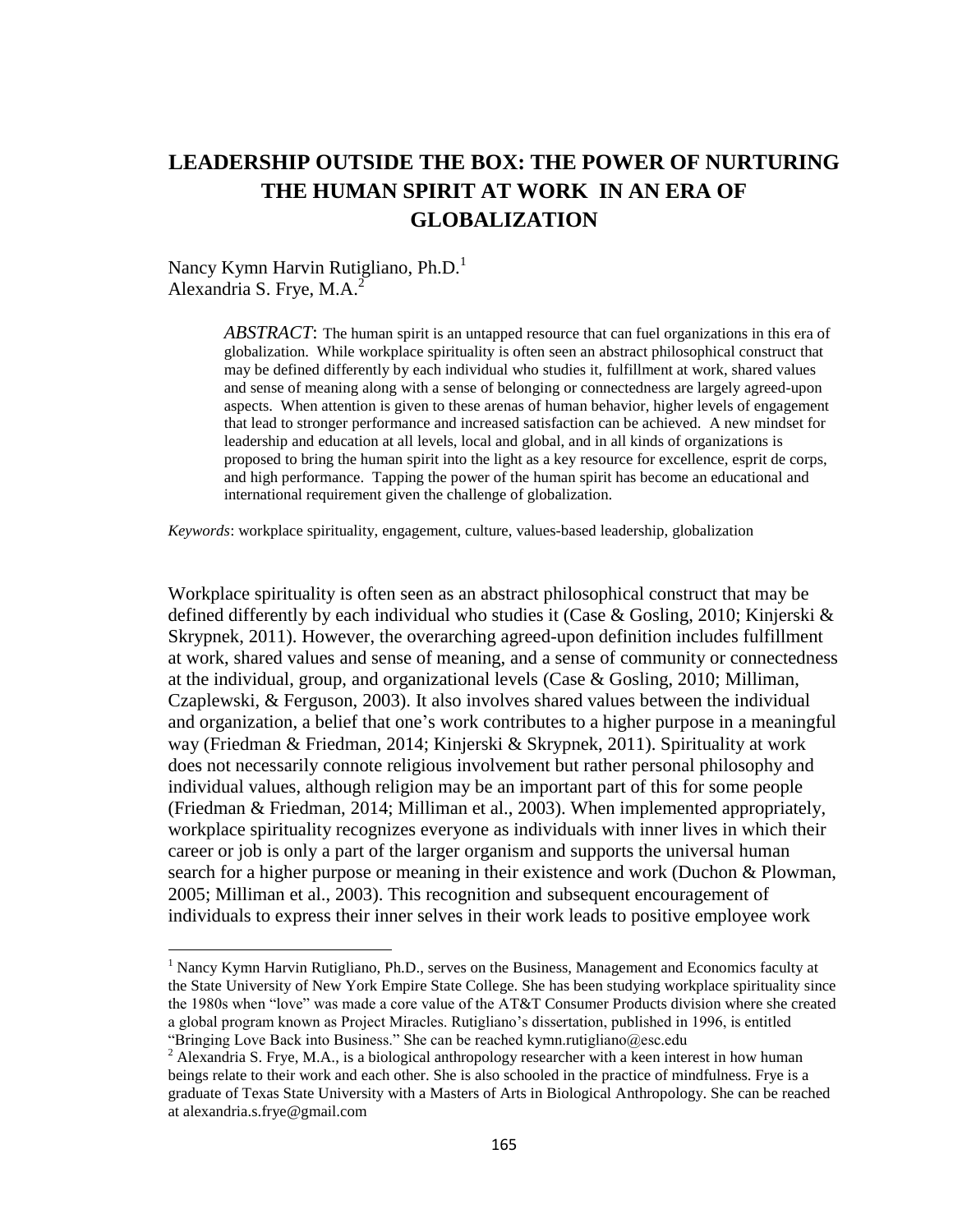attitudes and habits, reduced employment churn and absenteeism, and increased organizational commitment (Milliman et al., 2003; Rego & Pina e Cunha, 2007). Applying this concept in this era of globalization may benefit all stakeholders, including employees, owners, suppliers, customers and consumers as well as educators and students of Western and Eastern societies. Enhancing the inner lives of employees by helping them find personal fulfillment in their jobs oftentimes increases employee productivity and organizational success while raising awareness of corporate social responsibility (Chalofsky, 2010).

### **The Rise of Workplace Secularism in the Global Economy**

Modern society's emphasis on secularism in the workplace was popularized by Western European and American rises to power in the global economy (Milliman et al., 2003).The concept of rationalism being founded in secularism and necessitating the dissociation from religion was Western in nature and quickly spread through the culture of global capitalism as established by these two Western powers (Milliman et al., 2003). While capitalismn power and prevalence can be easily seen today in workplaces, including businesses, shopping malls, and government organizations all over the globe, there is a growing interest human values and the spirit of the individual. For example, 80% of first-year college students expressing interest in spirituality (Friedman & Friedman, 2014).

Modern connotations of the term "spirituality" in Western cultures tend to be heavily religious in nature (Case  $&$  Gosling, 2010). The integration of religion into the public spaces of work and economy is typically frowned upon in modern Western society, where the separation of church and state has extended by implication to a separation of church and public spaces (Milliman et al., 2003). In many areas, religion is now considered to be part of the individual and group private domain. Violating the taboo by bringing it into a public space is met with attitudes ranging from discomfort to anger, and actions from protests to lawsuits (Bubna-Litic, 2012; Case & Gosling, 2010; Tourish & Tourish, 2010). Bubna-Litic (2012) took a novel approach in the implementation and ideation of spirituality in the workplace, defining it as less of a value-add and more of a necessary social responsibility of corporations to provide for their employees.

Indeed, spirituality—and religion that is sometimes associated with it—is a deeply personal belief system that helps shape individuals and is a large part of their personality and expression thereof (Friedman & Friedman, 2014). Its extreme importance to an individual's sense of identity and life-meaning is precisely why its integration should be encouraged in the workplace. Workers are expected to separate the work-self from the personal-self between the punches of the timecard. This practice can lead to a reduction in the feeling of an employee's alignment with organizational values as vocalizing their own values is often prohibited by company policy, especially those parts of spirituality related to religious or political creeds (Milliman et al., 2003). This rigid compartmentalization of identity imposed on workers by the employing organization also leads to employees feeling that their work is devoid of personal or higher meaning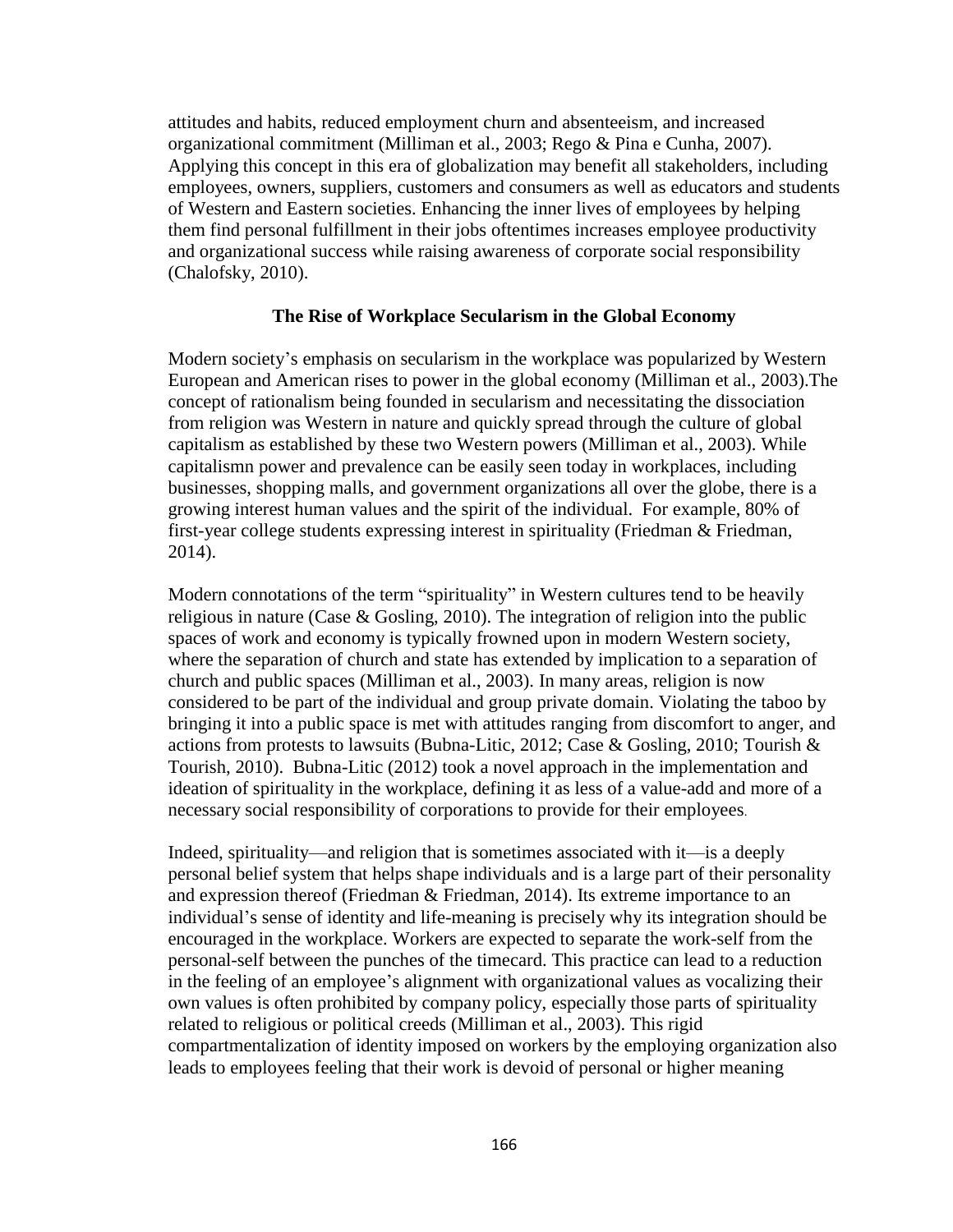(Chalofsky, 2010). Instead they are simply accomplishing rote tasks or following orders or operating within limited degrees of freedom and self-expression.

As Milliman, Czaplewski, and Ferguson (2003) found, through quantitative analysis, greater perceived experience of personal purpose and meaning in one's job as well as a greater sense of community at work are both associated with a greater intrinsic work satisfaction, greater job involvement on the part of the employee, and a greater sense of organizational-based self-esteem. A sense of alignment with organizational values and community also lessens the likelihood that the individual will quit. All three aspects- community, sense of alignment, and personal purpose and meaning--were positively correlated with increased commitment of the individual to the organization. Therefore, the more spirituality and spiritual expression that leaders allow individual employees to breathe into their work, the greater employee morale and engagement, coupled with a decrease of employee churn (Milliman et al., 2003). This concept of employee engagement through caring for the individual worker by nurturing the human spirit is largely only new in implementation and not in ideation as it has roots in the works of Max Weber, Karl Marx, Emile Durkheim, Michel Foucault, and many other social scientists, although in many cases their intentions for this expansion were solely utilitarian (Case  $&$  Gosling, 2010). It is important to recognize the possibility of organizations using workplace spirituality solely as a commodified means of increasing production to the detriment of the worker (Case & Gosling, 2010; Milliman et al., 2003). With an understanding of globalization as the process of international integration arising from the interchange of world views, products, ideas, and other aspects of culture with the objective of shared benefit, partnering spirituality in the workforce with an increasingly global reach makes sense for the individual, the collective, higher education and the corporate structure.

#### **Global Applications of Nurturing: Eastern Versus Western Environments**

In recent years, workplace spirituality has been defined and implemented in many different ways and types of workplaces (Case & Gosling, 2010; Friedman & Friedman, 2014; Milliman et al., 2003; Petchsawang & Duchon, 2009). However, this article focuses attention on nurturing the human spirit at work, an aspect of workplace spirituality, as an integral growth-oriented force in this era of globalization. The deepening Information Age has brought with it global connectivity and with that connectivity has come instant news cycles, greater attention to issues outside one's native country, and a sense that we are "all in this together," as voiced by numerous political, social, and spiritual leaders. There is a growing realization that what happens in one part of the world impacts other parts of the world, sparking not just a self-interest in work events but a growing interest in others. Encouraging leadership that focuses on the spiritual nature of all people is deemed a worthy cause, though not without its challenges on many fronts. This approach to leadership requires an almost anthropological understanding that different cultures may define workplace spirituality in many different ways due to their own particular histories and cultural relativism. It also necessitates strong interpersonal skills, emotional intelligence, courage, effective relationships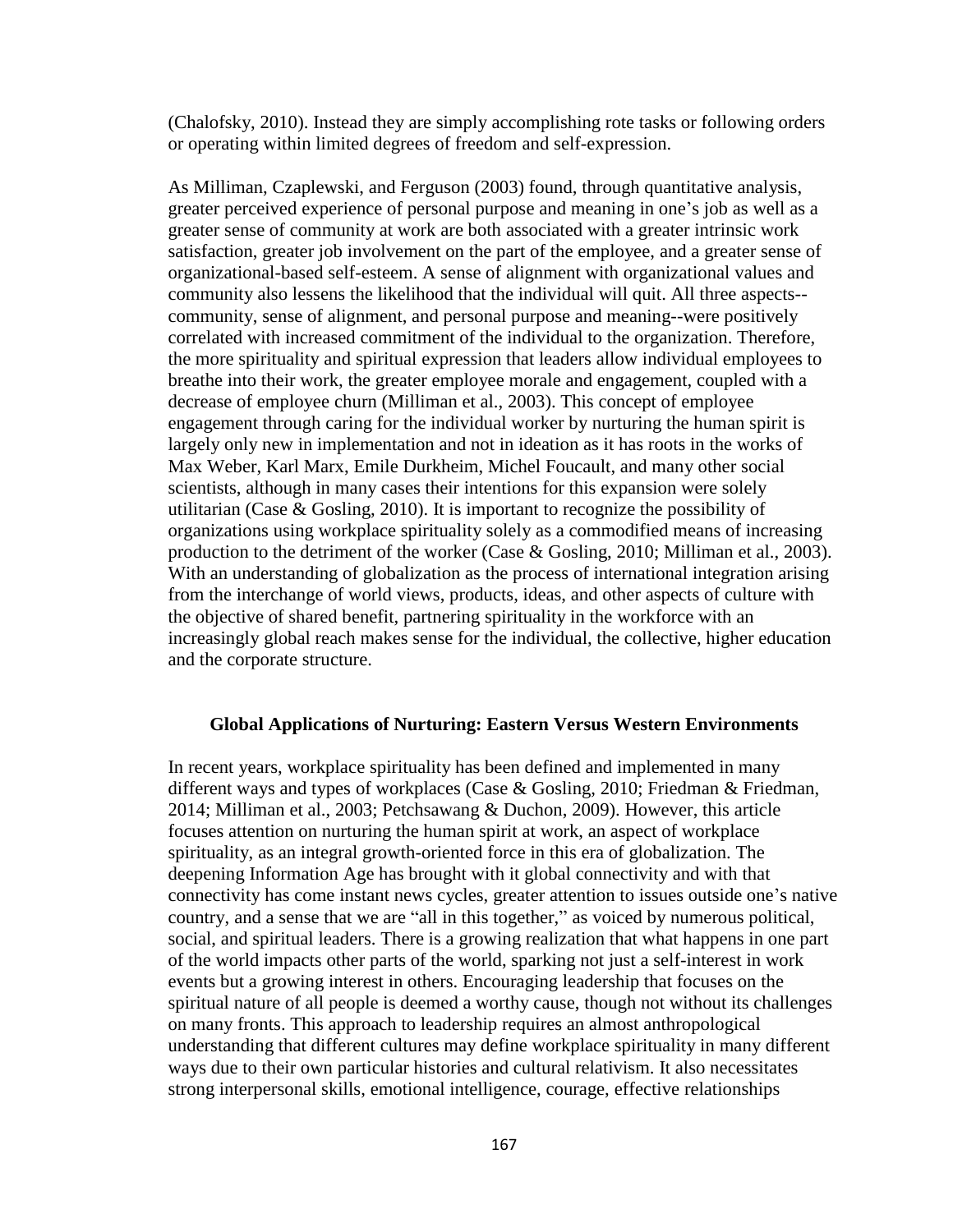between management and employees, and a global perspective (Chuang, 2013; Fairholm, 2015). These traits are not new to leadership, but magnify in importance and oftentimes take different forms when considering employee relations in light of generating understanding in multicultural environments, both within an organization and between organizations within the global economy (Fairholm, 2015). This cultural understanding may be defined as cultural relativism, an axiomatic anthropological principle established by anthropologist Franz Boas: a person's belief systems, values, and behaviors must be viewed within the context of that individual's own culture in order to be truly understood by others (Stocking, 1966). Petchsawang and Duchon (2009) recognized cross-cultural applications as a limitation in their study of workplace spirituality in a Thai Buddhistcentric organizational environment. In their study, the company examined was well known for the strong Buddhist traditions fostered by the company. The authors acknowledged that the prevalence of these traditions within the company and the predominant culture of the locale may have consciously or subconsciously made the employees more aware of the spiritual aspects of work (Petchsawang & Duchon, 2009). Therefore, this situation may have made the individuals more likely to respond positively to workplace spirituality and the survey provided by the authors.

This scenario is quite different from Western work cultures such as the American workplace environment, which tends to be highly secular. In fact, spirituality in the workplace is not typically encouraged and in many cases discouraged, and so individuals and organizations may have quite different understandings of and reactions to the concept of workplace spirituality (Petchsawang & Duchon, 2009). The same is true in the arenas of higher education, especially in business and medical schools.

As culture is a superorganic concept that is constantly changing through societal development and reinforcement of values, organizations would need to consistently integrate new cross-cultural information to maintain a relevant and competitive company culture within the workplace and the global market (Chuang, 2013). Values may be thought of as a tether between the individual self and the collective society that informs decision-making processes and partially determines behaviors performed by the individuals and societies that share in them (Cheng & Fleischmann, 2010). Societal values are both products and reinforcing components of culture. According to renowned sociologist Emile Durkheim (1960), the importance of value-effect on guiding behaviors and decisions extends beyond the individual realm and goes so far as to guide the collective consciousness of societies. Since organizations are built by groups of individuals who hold values, the shared values hold significant influence over corporate policy and strategy (Cheng & Fleischmann, 2010), thus making values such as workplace spirituality applicable to both individualistic and collectivistic societies in the context of globalization. Gupta, Bishnoi, and Mathews (2012) recognized this phenomenon in their study of workplace spirituality in Indian society. They discussed the concept of spirit at work as being a Western need, but caution that Eastern societies should also take this into account in the globalization of the economy due to the large Western cultural influence on modern world economics, industry, and politics (Gupta et al., 2012). These authors view workplace spirituality as not only a benefit but as necessity for successful operation within the global economy. However, they also understood that the model they put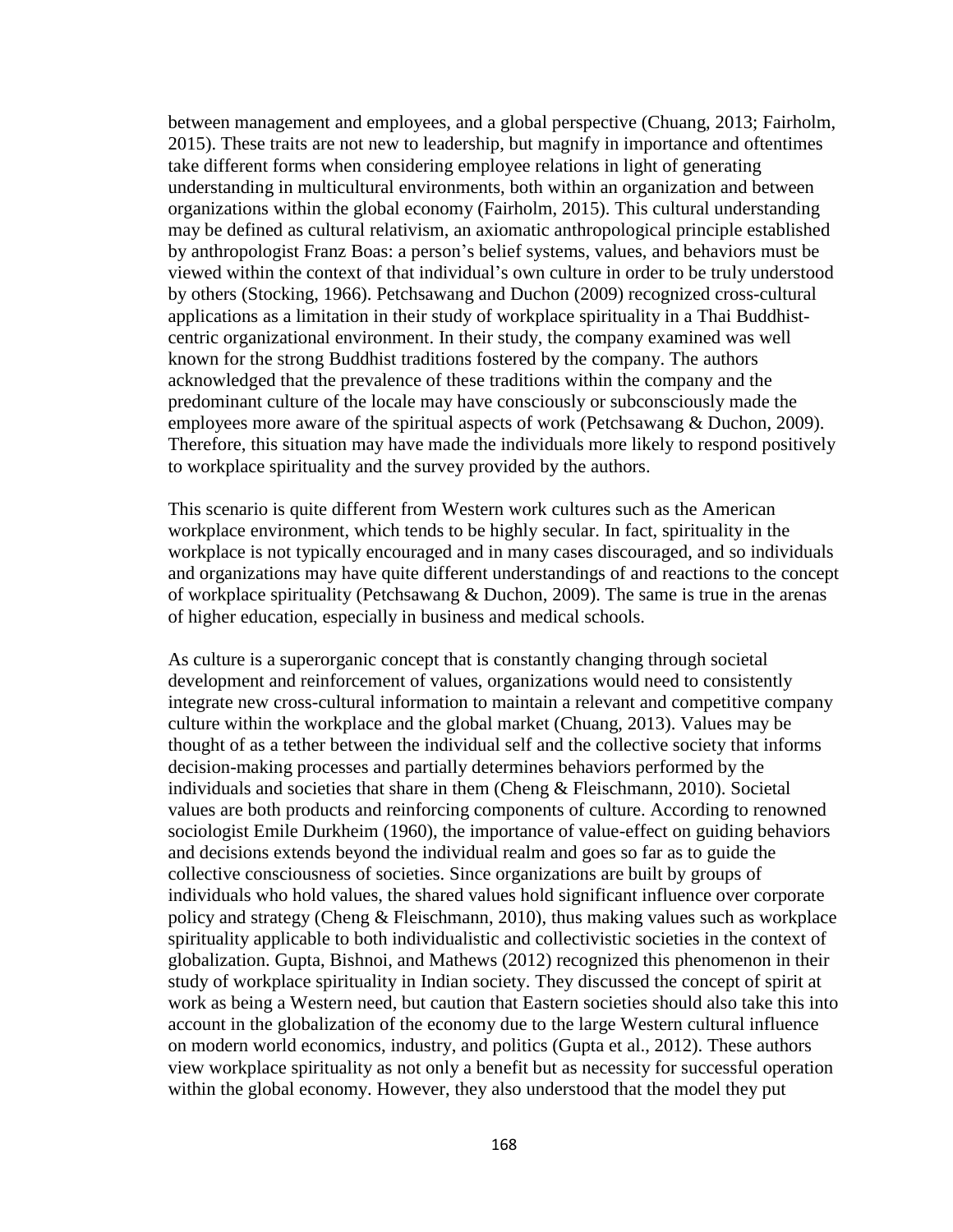forward contained different criteria than those included in many Western workplace spirituality studies (Gupta et al., 2012; Milliman et al., 2003). This foundation opens the discussion of various forms and approaches to nurturing the human spirit in the context of globalization.

## **Discussion**

Implementing workplace spirituality with a distinct focus on nurturing the human spirit in Western societies requires the openness of organizational leadership to try something new in a largely secular society often riddled with lawsuits of perceived offenses based on expression of various beliefs within the workplace. Friedman and Friedman (2014) discussed the success experienced by Southwest Airlines (SWA) in using workplace spirituality to enhance employee, customer, and shareholder satisfaction. By using profitsharing instead of pensions, encouraging employees to offer personable and fun service, and making a positive contribution to the world by offering low fares to people who might not otherwise be able to afford them, SWA created an organizational community and culture (Friedman & Friedman, 2014; Milliman et al., 2003) based on love, the heart of spirituality in most of the world's religions and spiritual paths. Although SWA is known to pay the highest wages within its industry and have the lowest prices, this company also has exceptionally high employee productivity, with many employees choosing to continue working even after having been made millionaires by virtue of their profit-sharing (Friedman & Friedman, 2014). However, as appealing as such results may be, getting everyone on board with an arguably successful concept of nurturing the human spirit in a global economy can be a difficult task.

Although SWA has experienced much apparent success as a result of their spiritual values-based model, many other companies within their own industry have not yet emulated their ideas (Friedman & Friedman, 2014). Encouraging organizations that operate within the global economy to adopt workplace spirituality requires the bridging of understanding between individualistic and collectivistic cultures in the East and West to find points of shared organizational and personal understanding to facilitate more productive cooperation and partnerships. Sledge, Miles, and Van Sambeek (2011) discussed the importance of culture as an influence in international business in their study of workplace spirituality and multiculturalism of businesses in Canada, Mexico, and the Netherlands. Some researchers argue that globalization will result in a single unified world business culture, while others contend that national cultural diversity will persist within the realm of the global economy (Case & Gosling, 2010; Sledge et al., 2011). In their exploratory study, Canada and the Netherlands were highly individualistic and Mexico was collectivistic, but the authors found that the businesses studied within the three countries shared motivating factors that bridged cultural divides (Sledge et al., 2011). However, they also cautioned against attempting to fit a single model of workplace spirituality across different cultures as individuals in the study seemed to define it differently. This situation is something the authors recognized as possibly being influenced by loss of meaning due to translation and interpretation (Sledge et al., 2011).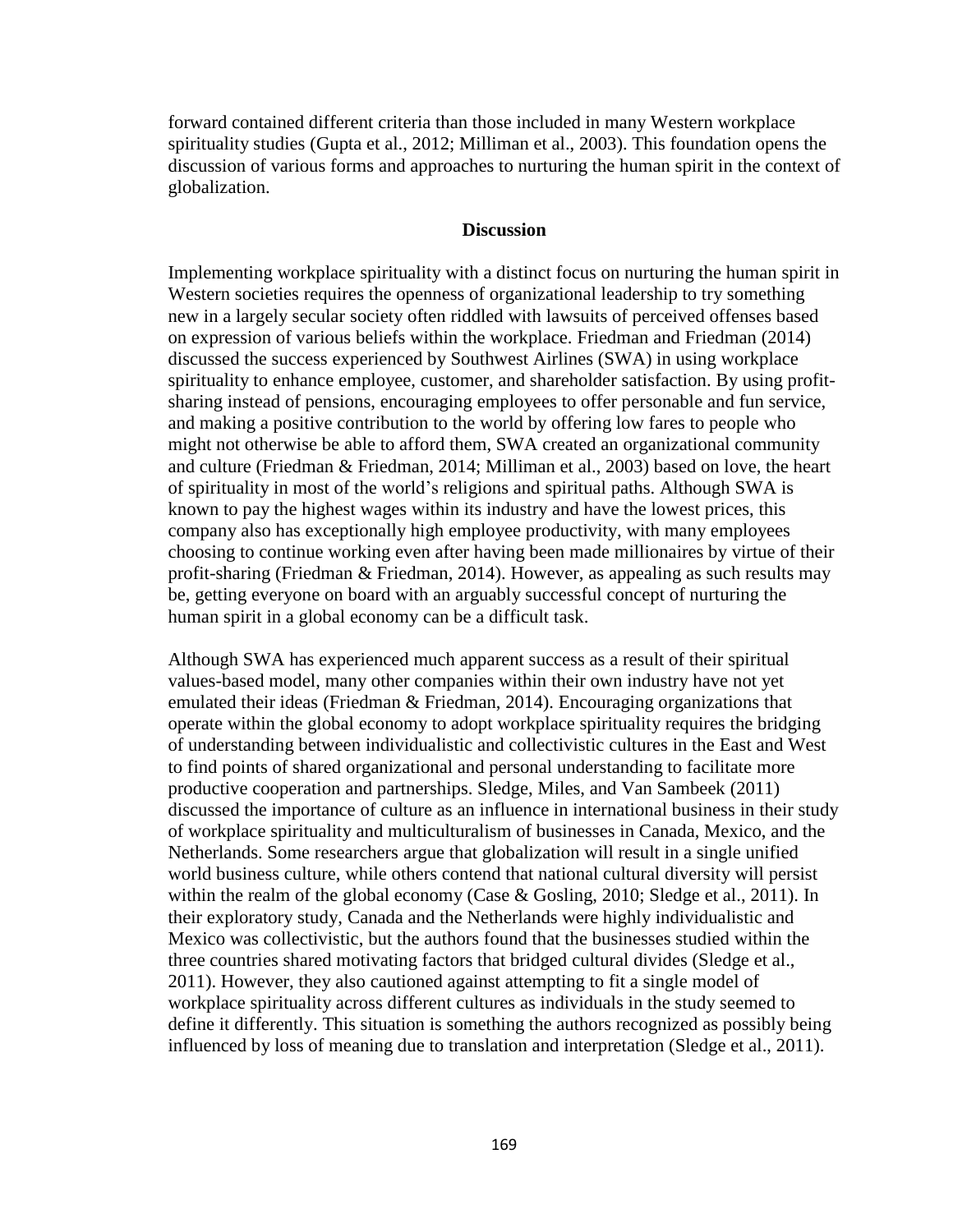Gupta et al. (2012) proposed the implementation of a cultural officer to assist in the transition to and maintenance of workplace spirituality within organizations integrating this concept into their work environment. This position would operate independently of Human Resources and be part friend, philosopher, motivator, arbiter, mentor, coach and guide to employees, while also working with public relations in representing the organization as a conscious one in regard to corporate social responsibility (Gupta et al., 2012). Additionally, this position could plausibly be quite beneficial as an operative within the workplace spirituality of the global economy. Ideally the cultural officer would be present in organizational meetings between companies from different ideological backgrounds or act as an informational resource prior to meetings to aid in the cultural relativist understanding of each group. This process would aid in promoting mutual understanding of collectivistic versus individualistic organizations and in the mediation of any disagreements resulting from cultural misunderstandings on the individual, group, and organizational levels. This position could also be charged with ensuring that workplace spirituality is executed appropriately to prevent exploitation of workers. In areas with unions, the cultural officer could also serve as a liaison with the union and/or the internal Human Resources Department to ensure that employees are treated justly and ethically.

This paper's first author twice held positions akin to the "cultural officer" Gupta et al. proposed. The first was as head of a program entitled Project Miracles, a turnaround initiative at AT&T Consumer Products in the late 1980s. So-named by the division president Kenneth Bertaccini, the values-driven initiative was designed to nurture employees as people (distinct from workers) and give them tools to live a more fulfilling life. In less than two years, business results improved dramatically, staving the sell-off of the division (Rutigliano, 1996). The second experience of the author was as Manager, Culture Transformation at a nuclear power plant in the United States with 1800 people from 1998-2003. Initiatives created focused on healing what the President and Chief Nuclear Officer articulated as "the broken spirit of the nuclear business unit." Stepchange improvements in safety, productivity, morale, and job satisfaction resulted (Rutigliano, personal communication, June 12, 2003).

While a cultural officer can be a viable component of on-the-job workplace spirituality implementation, initiating understanding of what it means to nurture the human spirit at work could be equally beneficial by including this leadership approach in business school curriculum and leadership development programs of all types (Crossman, 2015; Dhiman & Marques, 2011; Friedman & Friedman, 2014). In addition, entire organizations, such as the Society for Human Resource Management, exist to oversee the impact of globalization on individuals and corporations. There is an industry of trainers who work to assist companies around the world understand the role of culture and spirituality as it relates to shared outcomes and mutual benefit (www[.shrm.org\)](http://shrm.org/). In *The Culture Map: Breaking Through the Invisible Boundaries of Global Business*, author Erin Meyer (2014) asserts that the process begins with recognizing the cultural factors that shape human behavior and methodically analyzing the reasons for that behavior. Globalization and spirituality, separately and combined, call for a deeper understanding of the individual within the workforce and the relationship of each workforce in the context of the world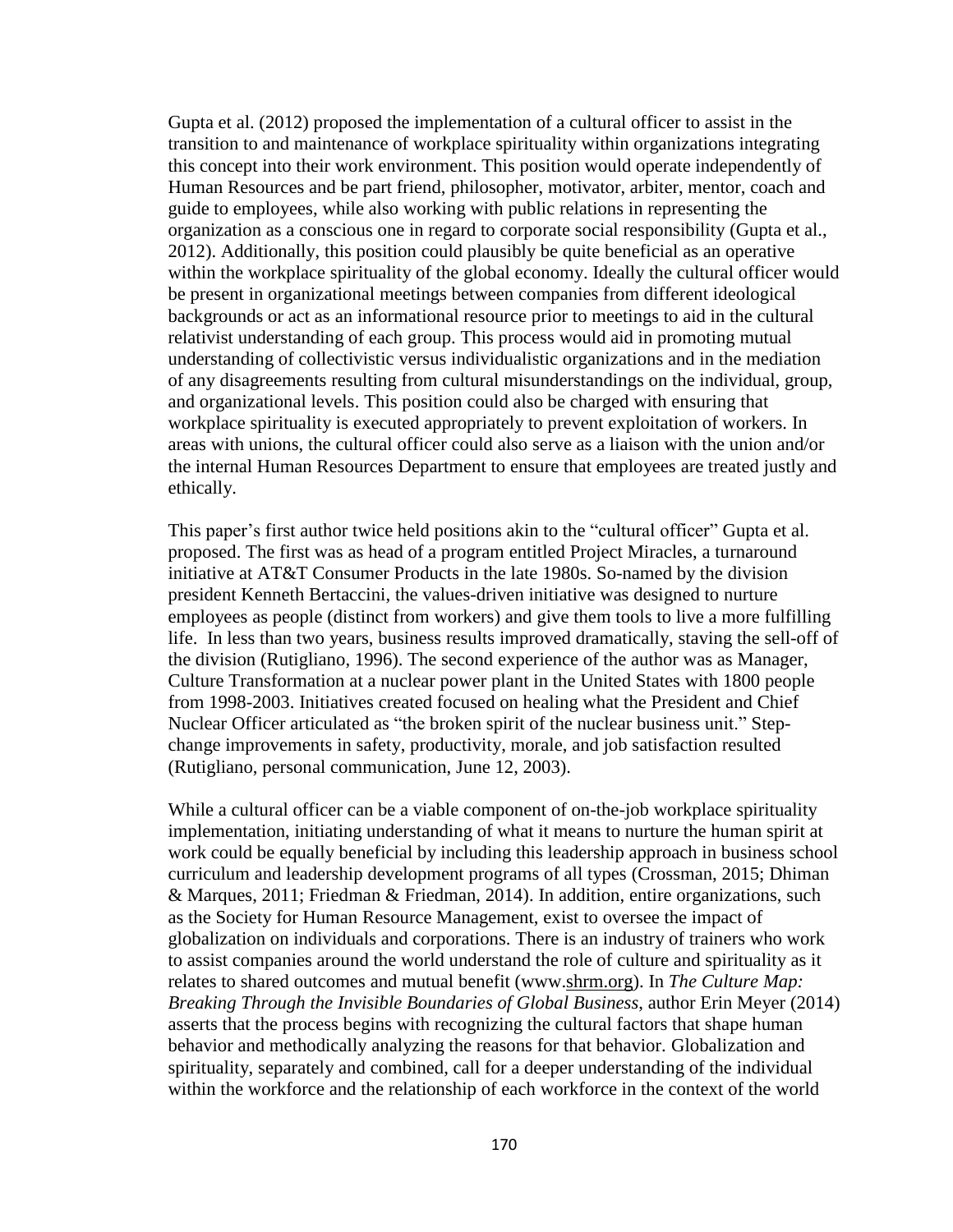stage. Business curricula focusing on ways and means of nurturing the human spirit can be of tremendous value as a focus in the arenas of leadership, human resources, and organizational behavior, for example.

Colleges are already recognized as hotbeds of cultural change, but corporate business organizations in and of themselves have also become a primary form of social organization in which corporate trends drive even college program transformations (Case & Gosling, 2010). Nearly 60 percent of the top economic entities in the world during 2012 were corporations (Walls & Triandis, 2014). Many major companies, such as Apple and Google, have fostered their own set of cultural values and community (Case & Gosling, 2010). This economic power on a global scale surpasses economic manipulation and results in these organizations shaping consumer lives as well as those of the competing and partnering organizations in socioeconomics, politics, technology, and social psychology (Walls & Triandis, 2014). When this power is coupled with the creation of a corporate culture in companies, it also drives a competitive advantage to obtain the best and brightest individuals to fuel those companies (Case & Gosling, 2010). As best-selling author and California Congressional candidate Marianne Williamson stated, "We can radically uplevel our approach to leadership by focusing on holding the space for the brilliance of others rather than striving to succeed on our own" (Williamson, n.d.). Such a paradigm shift in leadership thinking can produce higher quality outcomes and revolutionize how the concept of success is considered.

In the days before the technological revolution, there was a primary facilitation of exploring personal and shared values and deepening an understanding of other cultures. The practice may appear simplistic now, yet the children who corresponded with pen pals from other countries received an early education in the role of differing cultures in the development of personal values and spirituality and fostered an openness to ways different from a single cultural norm. Perhaps there is a means, in the spirit of globalization, to revive this old practice in the context of our broadening global economy. The Internet has opened the gates of communication in ways previously unimagined. A broader understanding of the ways other cultures integrate spirituality into their workplaces may prove to be a way to reduce the resistance of some American companies to embracing the leadership approach of nurturing the human spirit at work as demonstrated by SWA.

Arianna Huffington addressed the importance of redefining the meaning of success in the modern global economy within her recent book *Thrive* (Huffington, 2014), which includes an excerpt from a commencement address she gave during the spring of 2013 at Smith College. During this speech, she described a work paradigm in which money, power, and well-being are all important components of a successful management scheme and organization. She defines well-being as a human ability involving compassion, giving, intuition, and a sense of wonder. Additionally, Huffington draws upon her own experiences in recommending mindfulness and meditation in the workplace as well as an individual's personal life to increase quality of life and work. However, although money and power are certainly largely associated with successful businesses, they are counterintuitive to the human spirit and in many ways often drain it. Keeping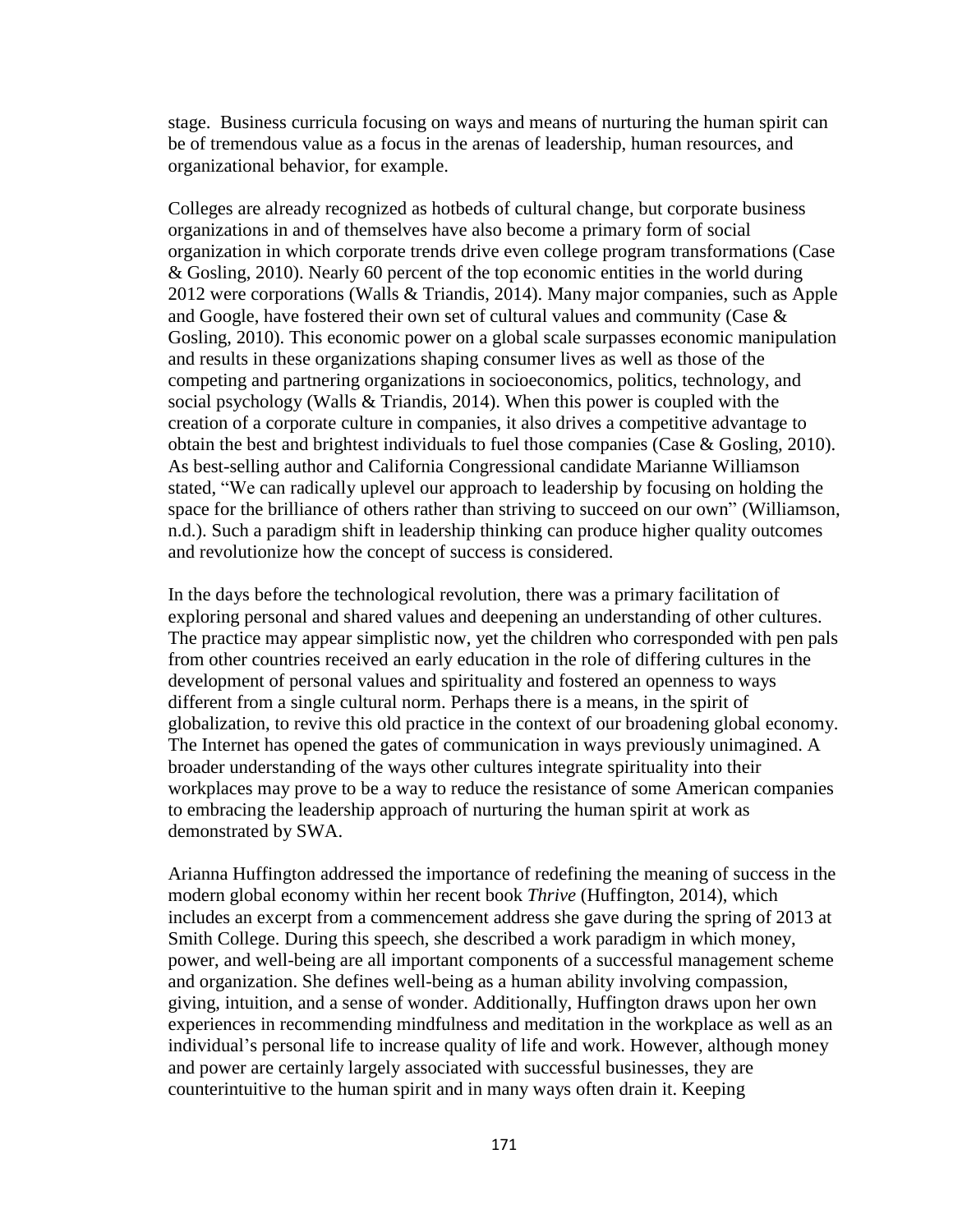Huffington's model of well-being as the deprioritized third metric of success behind money and power is more impetus for employees to be merely invested in their work rather than enriched by it and vice versa. By fostering a sense of the human spirit in the workplace and making nurturing that spirit the top priority, money and success may naturally be increased as employees put more of their heart, soul, skills, talents, and strong work ethic into their tasks (Schultz & Jones Yang, 1999).

An excellent real-world example of this idea comes from Starbucks, a company with a well-established and impactful place in the global economy that also prides itself on corporate social responsibility and workplace spirituality (Behar, 2009; Schultz, 2011; Schultz & Jones Yang, 1999). This mentality is reflected in their mission statement, "To inspire and nurture the human spirit—one person, one cup, and one neighborhood at a time" (http://www.starbucks.com). When Schultz set out to develop Starbucks, he did so with a values-based model of leadership and corporate social responsibility in mind (Schultz & Jones Yang, 1999). As a young man who grew up in the projects of New York, Schultz recognized that organizational success was not possible without the contributions of even the lowest-paid employees and viewed the success, nourishment of inner lives, and care of employees as the responsibility of management (Schultz  $\&$  Jones Yang, 1999). By encouraging workplace spirituality through viewing employees as people instead of profit components, building trust, and providing a higher fulfillment through corporate social responsibility, Schultz was able to break into the global economy with Starbucks (Behar, 2009). When he returned to Starbucks as CEO in 2008 following its rapid decline, he was able to turn it around again and cement its position as a leading company in the global market through re-implementation of a values-based organizational model, becoming yet another example of spirit at work in action (Schultz, 2011).

#### **Future Research Implications**

Future research should include case studies utilizing a cultural officer in multiple Eastern and Western organizations working in conjunction with unions and human resources departments. This would evaluate the best form this position would take, provide areas of potential use, expansion, and improvement, and identify areas of global applicability. More research should also be performed in global markets to determine transcultural values between Eastern and Western corporations, including differences concerning global application of workplace spirituality in individualistic and collectivistic societies. Applying lessons of former generations, new technology allows youngsters to learn cross culturally before entering higher education (https://penpalschools.com). Globalization requires new models of learning inserted earlier into the educational experience. In addition, initiating long-term studies of university students, business leaders and employees who have participated in spirit-at-work classes, workshops, and seminars would help determine the most efficient and lasting way to train new leaders in the way of workplace spirituality as a modern management tool and catalyst for workplace transformation. Lastly, cross-cultural studies of workplace spirituality using congruent as well as adapted cultural-equivalent surveys will be important for elucidating the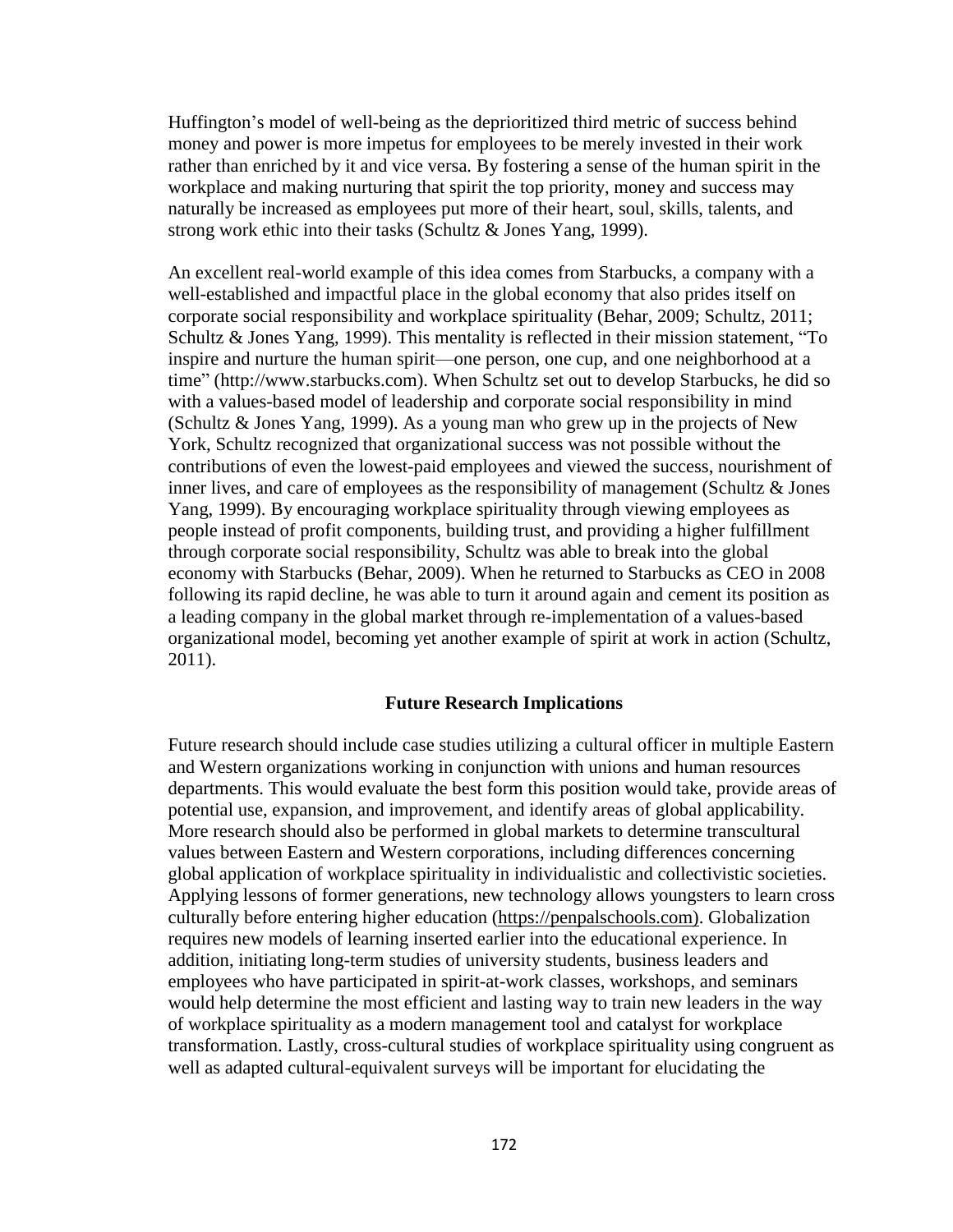constructs in workplace spirituality that may be universally understood in contrast with those that may require more work to be applicable in the global economy.

## **Conclusion**

A holistic anthropological perspective may be the key to implementing workplace spirituality in this era of globalization. While Petchsawang and Duchon (2009) found that workplace spirituality is utilized on some scale in Eastern as well as Western societies, there are still many issues to overcome to have nurturing of the human spirit at work commonplace across the globe. Organizations and individuals must maintain a degree of cultural relativism to bridge the gaps between Eastern and Western concepts of workplace spirituality and its components. Additionally, finding common values between individualistic and collectivistic societies will be key to cementing alignment of organizational values on the organization-to-organization level as well as that of individual-to-individual. Finding common values must be done by holistically examining the different cultures involved in the global economy and identifying homogeneous factors to build from before an attempt to create a synergistic relationship between different organizations' workplace spirituality is initiated (Dhiman & Marques, 2011; Fairholm, 2015; Vallabh & Singhal, 2014). Once this is accomplished, the use of a cultural officer derived and expanded from Gupta et al. (2012) would be an excellent solution for bridging cultural gaps in multicultural organizations and partnerships as well as addressing potential employee exploitation. Additionally, adding classes on workplace spirituality and leadership approaches to nurturing the human spirit to undergraduate and graduate business program curricula, workshops, and on-the-job training stand to benefit individuals, employing organizations, and society (Case & Gosling, 2010; Crossman, 2015; Dhiman & Marques, 2011; Friedman & Friedman, 2014). The other side of the world is no longer a ship journey or even a plane ride away; it is accessible with only a key stroke. To assure America's long-term competitive edge in an increasingly global economy, the synthesis of personal values and spirituality and the knowledge of bridging our own culture to others must begin in the earliest opportunities in our country's classrooms. In the context of the global economy and in measurement of company performance, nurturing the human spirit at work is a multifaceted investment that, when implemented thoughtfully and well and for the correct reasons, could benefit all.

#### **Definition of Terms**

**Workplace spirituality.** A cultural and leadership concept that recognizes that people have inner lives, including values and beliefs that should be encouraged in the workplace to enable fulfillment of personal meaning in work and to enhance the work experience. **Spirit at work.** Synonym for workplace spirituality.

**Globalization**. The process of international integration arising from the interchange of world views, products, ideas, and other aspects of culture with the objective of shared benefit, including the corporate and individual benefits derived from promoting spirituality in the workforce with an increasingly global reach.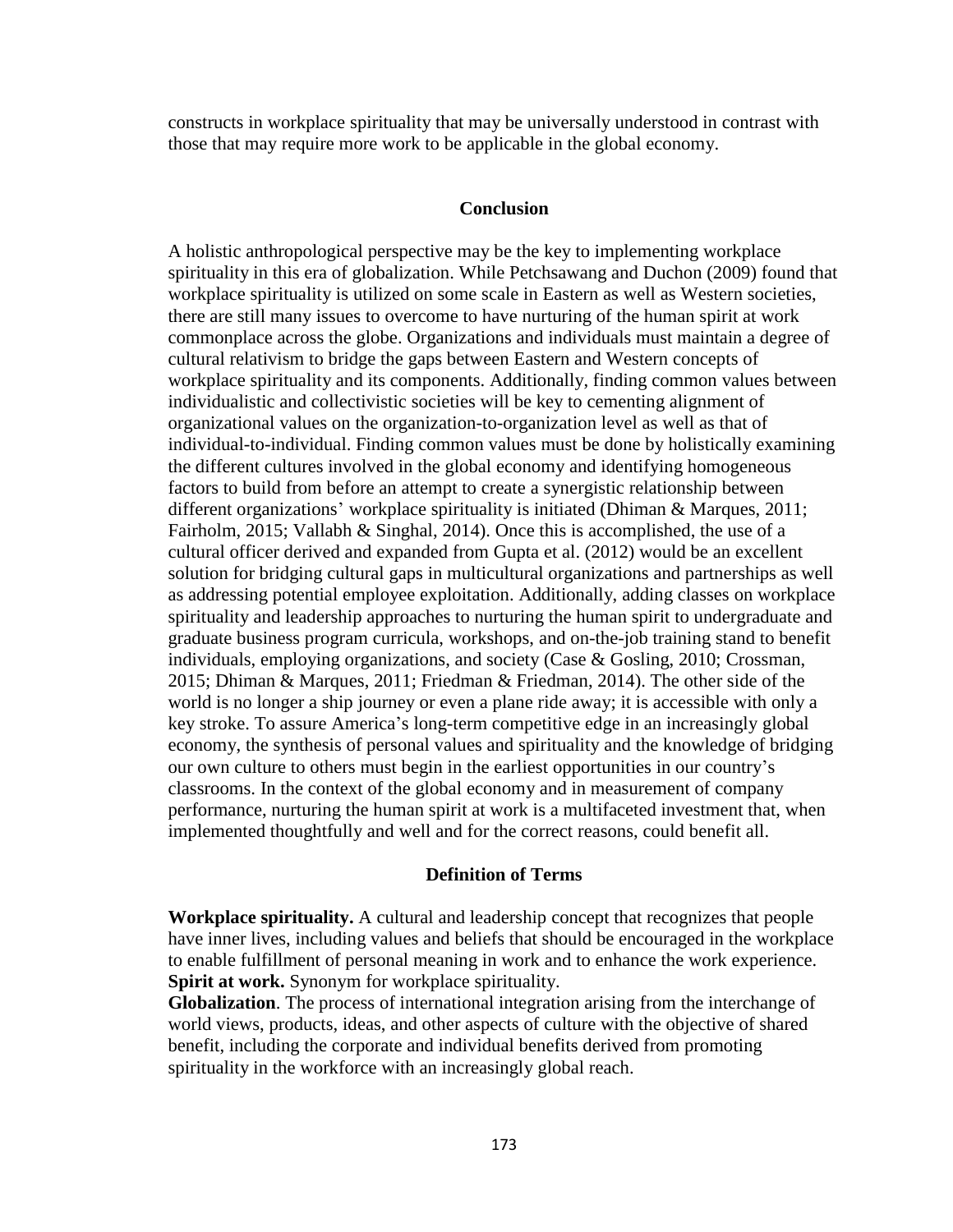**Corporate social responsibility.** The commitment by employing organizations to enhance the quality of life of employees, as well as the community and society in general, while also contributing to economic development.

**Workplace secularism.** The policy of keeping spirituality in the private lives of employees and out of the public life that is the workplace.

**Values.** Principles of behavior or judgment related to what is considered important in life and which inform behavior and decisions.

**Super-organic.** A criterion relating to the structure of culture in society that is independent of members within the society.

**Human spirit.** The mental, emotional, spiritual, and philosophical components of humanity.

**Values-based.** A leadership model in which a set of values guides organizational and employee behaviors and mission statements.

**Cultural relativism.** An anthropological principle stating that the values, beliefs, and practices of a culture must be viewed from the perspective of that culture to be understood by outsiders.

#### **References**

- Behar, H. (2009). *It's not about the coffee: Lessons on putting people first from a life at Starbucks.* New York, NY: Portfolio Trade.
- Bubna-Litic, D. (Ed.). (2012). *Spirituality and corporate social responsibility: Interpenetrating worlds*. Introduction. Surrey, United Kingdom: Gower Publishing, Ltd.
- Case, P., & Gosling, J. (2010). The spiritual organization: Critical reflections on the instrumentality of workplace spirituality. *Journal of Management, Spirituality and Religion*, *7*(4), 257-282.
- Chalofsky, N. (2010). *Meaningful workplaces: Reframing how and where we work.* San Francisco, CA: Jossey-Bass.

Cheng, A. S., & Fleischmann, K. R. (2010). Developing a meta inventory of human values.  *Proceedings of the American Society for Information Science and Technology*, *47*(1), 1-10.

- Chuang, S. F. (2013). Essential skills for leadership effectiveness in diverse workplace development. *Online Journal for Workforce Education and Development*, *6*(1), 5.
- Crossman, J. (2015). Manager perspectives on embedding workplace spirituality into the business curriculum: Bridging the gap. *Thunderbird International Business Review*, (57)5, 367-378.
- Dhiman, S., & Marques, J. (2011). The role and need of offering workshops and courses on workplace spirituality. *Journal of Management Development, 30*(9), 816–835.
- Duchon, D., & Plowman, D. A. (2005). Nurturing the spirit at work: Impact on work unit performance. *The Leadership Quarterly*, *16*(5), 807-833.

Durkheim, E. (1960). *The division of labor in society*. Glencoe, IL: Free Press.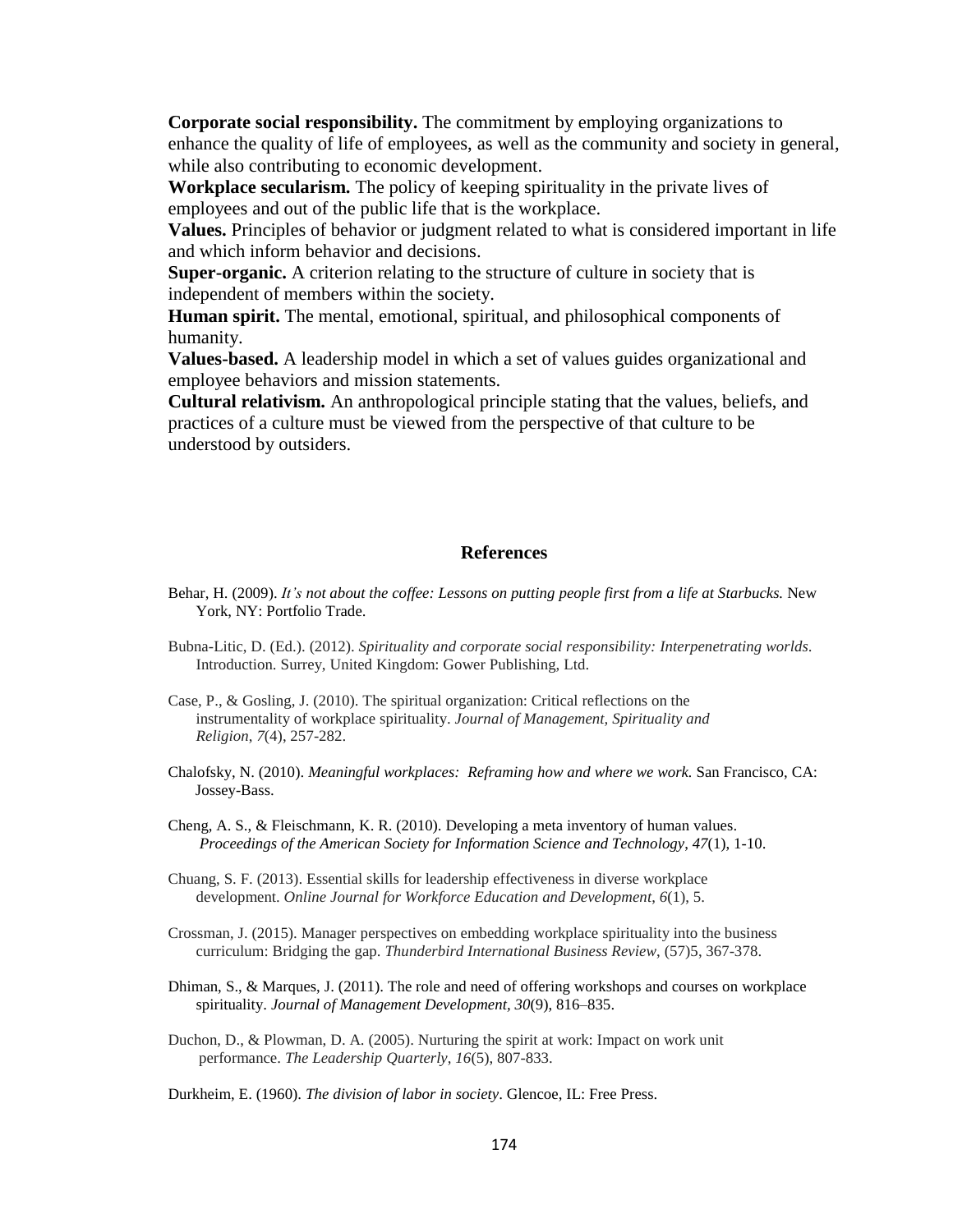- Fairholm, G. W. (2015). Ov*ercoming workplace pathologies: Principles of spirit-based leadership.* Gewerbestrasse, Switzerland: Springer International Publishing.
- Friedman, H. H., & Friedman, L. W. (March 12, 2014). Why spirituality belongs in the business curriculum. Retrieved from <http://ssrn.com/abstract=2408224>
- Gupta, S., Bishnoi, N. K., & Mathews, C. (2012). Workplace spirituality & Indian ethos. *Purushartha: A Journal of Management Ethics and Spirituality*, *4*(2), 51-63.
- Huffington, A. (2014). *Thrive: The third metric to redefining success and creating a happier life*. New York, NY: Random House.
- Kinjerski, V., & Skrypnek, B. J. (2011). Four paths to spirit at work: Journeys of personal meaning, fulfillment, well-being, and transcendence through work. *The Career Development Quarterly*, *56*(4), 319-329.
- Meyer, E. (2014). *The cultural map: Breaking through the invisible boundaries of global business.* Philadelphia, PA: Perseus.
- Milliman, J., Czaplewski, A., & Ferguson, J. (2003). Workplace spirituality and employee work attitudes: An exploratory empirical assessment. *Journal of Organizational Change Management, 16*(4), 426-447. doi:10.1108/09534810310484172
- Petchsawang, P., & Duchon, D. (2009). Measuring workplace spirituality in an Asian context. *Human Resource Development International*, *12*(4), 459-468.

PenPals Schools. (n.d.) Who we are. Retrieved from <https://penpalschools.com/>

Rego, A., & Pina e Cunha, M. (2007). Workplace spirituality and organizational commitment: An empirical study. *Journal of Organizational Change Management, 21*(1), 53-75. doi:10.1108/09534810810847039

Rutigliano, K. H. (1996). *Bringing love back into business*. Ann Arbor, MI: UMI.

- Schultz, H. (2011). *Onward: How Starbucks fought for its life without losing its soul*. New York, NY: Rodale.
- Schultz, H., & Jones Yang, D. (1999). *Pour your heart into it: How Starbucks built a company one cup at a time*. New York, NY: Hyperion.
- Sledge, S., Miles, A. K., & Van Sambeek, M. F. (2011). A comparison of employee job satisfaction in the service industry: Do cultural and spirituality influences matter? *Journal of Management Policy and Practice*, *12*(4), 126-145.
- Society of Human Resource Professionals. (n.d.) Organizational and employee development. Retrieved from <http://shrm.org/hrdisciplines/orgempdev/pages/default.aspx>

Southwest Airlines. (n.d.). Mission statement. Retrieved from <https://www.southwest.com/html/>

- Starbucks. (n.d.). Mission statement. Retrieved from <http://www.starbucks.com/about-us/>
- Stocking, G. W. (1966). Franz Boas and the culture concept in historical perspective. *American Anthropologist*, *68*(4), 867-882.

Tourish, D., & Tourish, N. (2010). Spirituality at work, and its implications for leadership